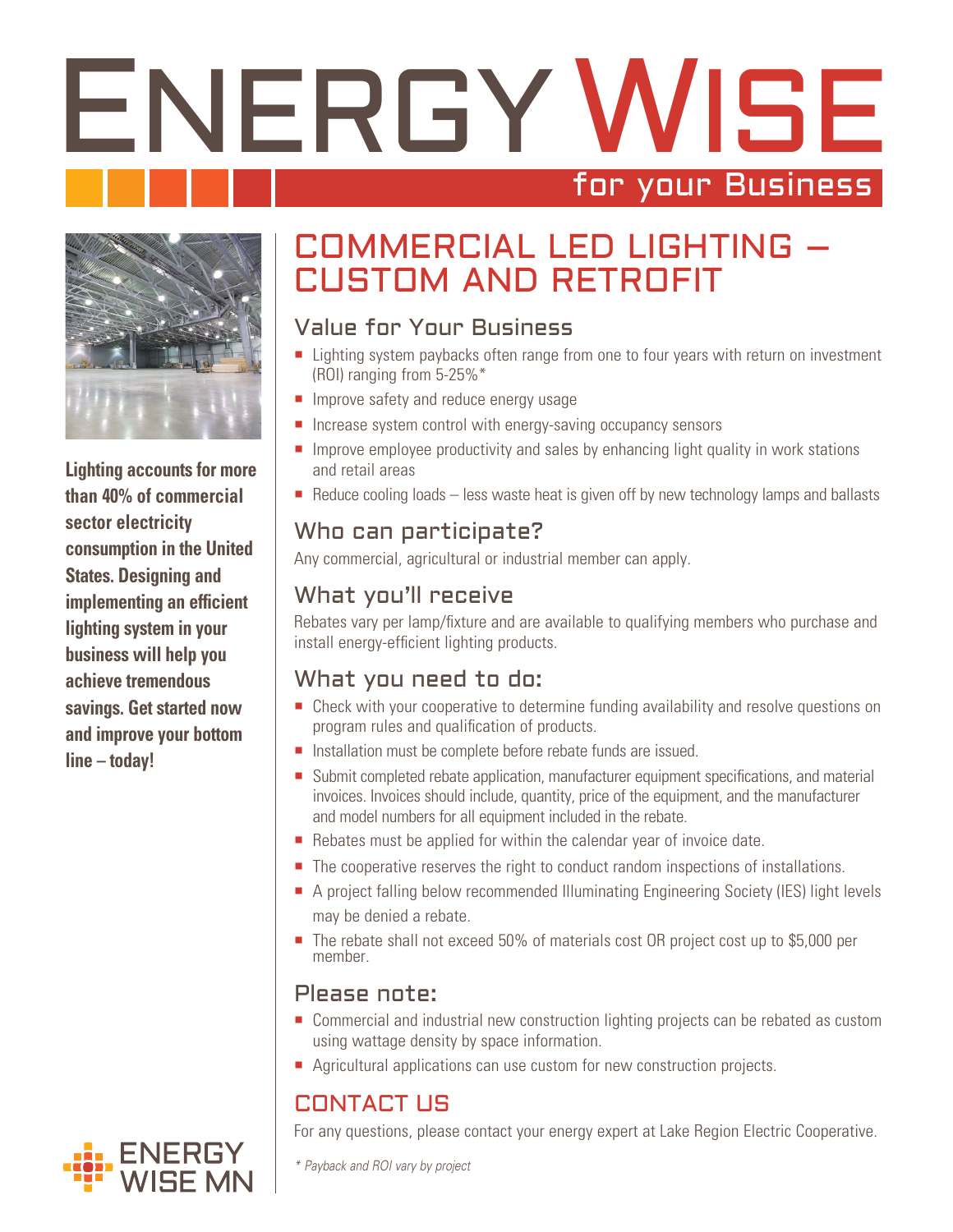# LIGHTING

## LED Lighting Retrofit Rebate Application

#### Business Member Information:

| <b>Business Name</b>                                                                                                                                                                                                                |       |           |
|-------------------------------------------------------------------------------------------------------------------------------------------------------------------------------------------------------------------------------------|-------|-----------|
| Installation Address <b>Executive Services</b> and the service of the service of the service of the service of the service of the service of the service of the service of the service of the service of the service of the service |       |           |
| City                                                                                                                                                                                                                                | State |           |
| <b>Contact Name</b>                                                                                                                                                                                                                 |       | Account # |
| Email                                                                                                                                                                                                                               |       | Phone     |

### Rebate Recipient:

To release the rebate incentive check to an alternate party other than the cooperative business member, the member must specify an alternative mailing address and authorize with a signature below.

Please Send Rebate to (check one):

| $\Box$ Business Member | $\Box$ Alternative Recipient |       |     |
|------------------------|------------------------------|-------|-----|
|                        |                              |       |     |
|                        |                              |       |     |
| City                   |                              | State | 7IP |
| <b>Contact Name</b>    |                              |       |     |
|                        |                              |       |     |

## Application Check List:

|  | $\Box$ Rebate application with signature $\Box$ Itemized project invoices (labor & materials) $\Box$ Equipment specifications |  |
|--|-------------------------------------------------------------------------------------------------------------------------------|--|
|--|-------------------------------------------------------------------------------------------------------------------------------|--|

The undersigned does hereby certify that the undersigned is solely responsible for the accuracy of the information contained in this application. All rules of the program have been followed and the installation is complete. The undersigned acknowledges that nothing contained in the application imposes any liability on the cooperative for the work performed and information presented by the member, member's engineer, contractor, or vendor. The undersigned also authorized payment of incentive directly to the specified rebate recipient.

**Rebate applications due no later than the third Friday in November.**

## Member Signature:

Member Signature \_\_\_\_\_\_\_\_\_\_\_\_\_\_\_\_\_\_\_\_\_\_\_\_\_\_\_\_\_\_\_\_\_\_\_\_\_\_\_\_\_\_\_\_\_\_\_\_\_\_ Date \_\_\_\_\_\_\_\_\_\_\_\_\_\_\_\_\_\_\_\_\_\_\_\_\_\_\_\_\_\_

### Warranty Information:

Rebate qualifications do not imply any representation or warranty of such equipment, design or installation by the cooperative. The cooperative shall not be responsible or liable for any personal injury or property damage caused by this equipment. The cooperative does not guarantee that a specific level of energy or cost savings will result from the implementation of energy conservation measures or the use of products funded under this program. In no event shall the cooperative be liable for any incidental or consequential damages.

### Lighting

- All prescriptive lighting fixture rebates will be for equipment that is DLC or ENERGY STAR listed. Equipment that does not meet this requirement can be rebated through the custom lighting program.
- Energy Star and DLC requirements must match the application of LED installations.
- Rebates are based on installed equipment of one-for-one replacement of incandescent fixtures, fluorescent T12 lamps and fixtures, or other fixture type that produce similar kW savings.
- If the project is not a one-for-one retrofit: A project with a reduction in fixtures can be applied for under Custom Lighting. If a project is a lighting redesign, a photometric layout is required and can be applied for under Custom Lighting.
- LED linear replacement lamps are based on a one-for-one replacement of fluorescent lamps. LED lamp must be DLC listed can be the follow types of lamps: UL Type A "plug and play", UL Type B internal-driver/line voltage, or UL Type C external driver
- Automatic controls must be permanently installed.
- LED exit signs rebates can be for incandescent or fluorescent to LED.
- Either the fixture or the lamps for a project will be rebated; not both.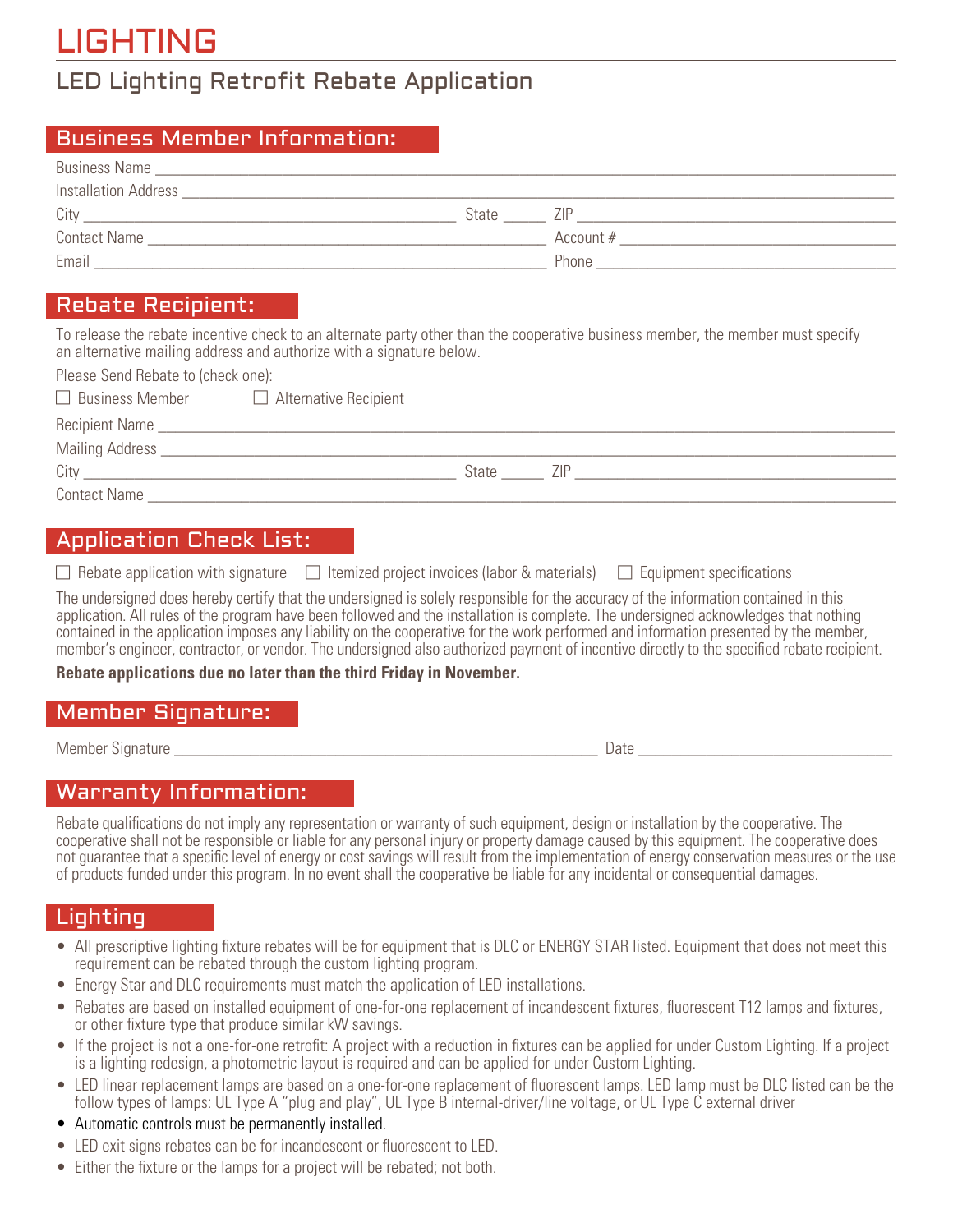# LIGHTING

## Equipment & Rebate Information

## LED Retrofit Lighting

#### **LAMPS – Screw & Pin – Min. 2x wattage reduction required**

| <b>Wattage</b>  | $< 20w - 60w$ | 61-100w | 101-140 <sub>w</sub> | $141 - 160w$ |
|-----------------|---------------|---------|----------------------|--------------|
| Rebate          | \$2           | \$5     | \$10                 | \$15         |
| <b>Quantity</b> |               |         |                      |              |
| <b>Total</b>    | \$0           | \$0     | \$0                  | \$0          |

#### **LED Tubes**

| <b>Lamp Size</b> | 4'LED Lamp $-$ < 18 $w$<br>Replaces T12 or T8 lamps | $5' - 6'$ Case Lamp<br>Refrigerator/Freezer |
|------------------|-----------------------------------------------------|---------------------------------------------|
| <b>Rebate</b>    | \$5                                                 | \$20                                        |
| <b>Quantity</b>  |                                                     |                                             |
| <b>Total</b>     | \$0                                                 | \$0                                         |

#### **LED Fixtures – Troffers, Downlights, Recessed Cans, Pendants & Surface Mounted – 2x Watt Reduction**

| <b>Wattage</b>  | <b>25w</b> | 26w-50w | 51-75w |
|-----------------|------------|---------|--------|
| <b>Rebate</b>   | \$10       | \$15    | \$20   |
| <b>Quantity</b> |            |         |        |
| <b>Total</b>    | \$0        | \$0     | \$0    |

#### **LED Fixtures – Wallpacks, Soffits, Canopy, Hi-Bay/Lo-Bay, Pole Mounted & Roadway Lighting – Replaces HID or T12**

| <b>Wattage</b>  | 40 <sub>w</sub> | 41-80w | 81-120 <sub>w</sub> | <sup>1</sup> 21-200w | 201-250w | 251-300 <sub>w</sub> | 301-400w |
|-----------------|-----------------|--------|---------------------|----------------------|----------|----------------------|----------|
| <b>Rebate</b>   | \$25            | \$35   | \$50                | \$65                 | \$80     | \$100                | \$120    |
| <b>Quantity</b> |                 |        |                     |                      |          |                      |          |
| <b>Total</b>    | \$0             | \$0    | \$0                 | \$0                  | \$0      | \$0                  | \$0      |

#### **LED Exit Signs – Replaces incandescent only**

| <b>Wattage</b>  | < 8w |
|-----------------|------|
| <b>Rebate</b>   | \$2  |
| <b>Quantity</b> |      |
| <b>Total</b>    | \$0  |

#### **Automated Controls: New construction and retrofit applications**

| <b>Mount Type</b>                    | <b>Fixture Mount</b><br>Occ Sensor | Photocell | Wall Mount<br>Occ Sensor | <b>Ceiling Mount</b><br>Occ Sensor |
|--------------------------------------|------------------------------------|-----------|--------------------------|------------------------------------|
| <b>Rebate</b>                        | \$5                                | \$7       | \$10                     | \$20                               |
| <b>Quantity</b>                      |                                    |           |                          |                                    |
| <b>Total connected kW per sensor</b> |                                    |           |                          |                                    |
| <b>Hr/year without controls</b>      |                                    |           |                          |                                    |
| % Reduction                          |                                    |           |                          |                                    |
| <b>Total</b>                         | \$0                                | \$0       | \$0                      | \$0                                |

Example: 1 Fixture mount sensor on a light that runs 4,380 hrs/yr, can expect a 25% reduction and total connected kW of lighting to be .67/sensor.

#### **Prescriptive Rebate**

| \$0                                                                                         | \$0 |                     |    |  |  |
|---------------------------------------------------------------------------------------------|-----|---------------------|----|--|--|
| 380 hrs/yr, can expect a 25% reduction and total connected kW of lighting to be .67/sensor. |     |                     |    |  |  |
| <b>Prescriptive Rebate</b>                                                                  |     |                     |    |  |  |
|                                                                                             |     | <b>Project Cost</b> |    |  |  |
|                                                                                             |     | <b>Total Rebate</b> | 80 |  |  |

## **MUST COMPLETE NEXT PAGE**